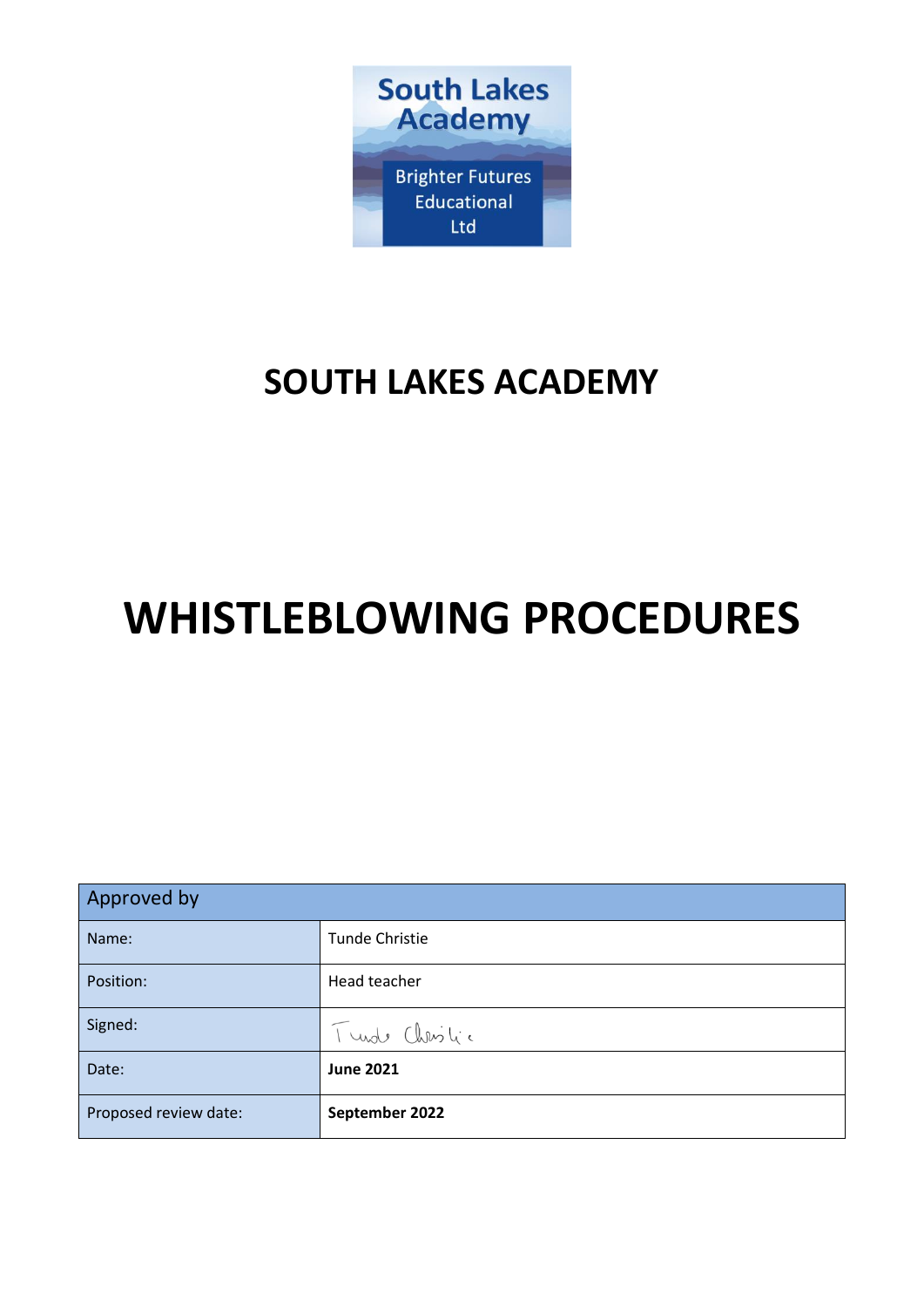# **REVIEW SHEET**

**The information in the table below details earlier versions of this document with a brief description of each review and how to distinguish amendments made since the previous version date (if any).**

| <b>Version</b><br><b>Number</b> | <b>Version Description</b>                                                 | <b>Date of Revision</b> |
|---------------------------------|----------------------------------------------------------------------------|-------------------------|
| 1                               | Original                                                                   | April 2017              |
| $\overline{2}$                  | Re-write to take in to account the removal of the Kip McGrath<br>franchise | <b>June 2021</b>        |
|                                 |                                                                            |                         |
|                                 |                                                                            |                         |
|                                 |                                                                            |                         |
|                                 |                                                                            |                         |
|                                 |                                                                            |                         |
|                                 |                                                                            |                         |
|                                 |                                                                            |                         |
|                                 |                                                                            |                         |
|                                 |                                                                            |                         |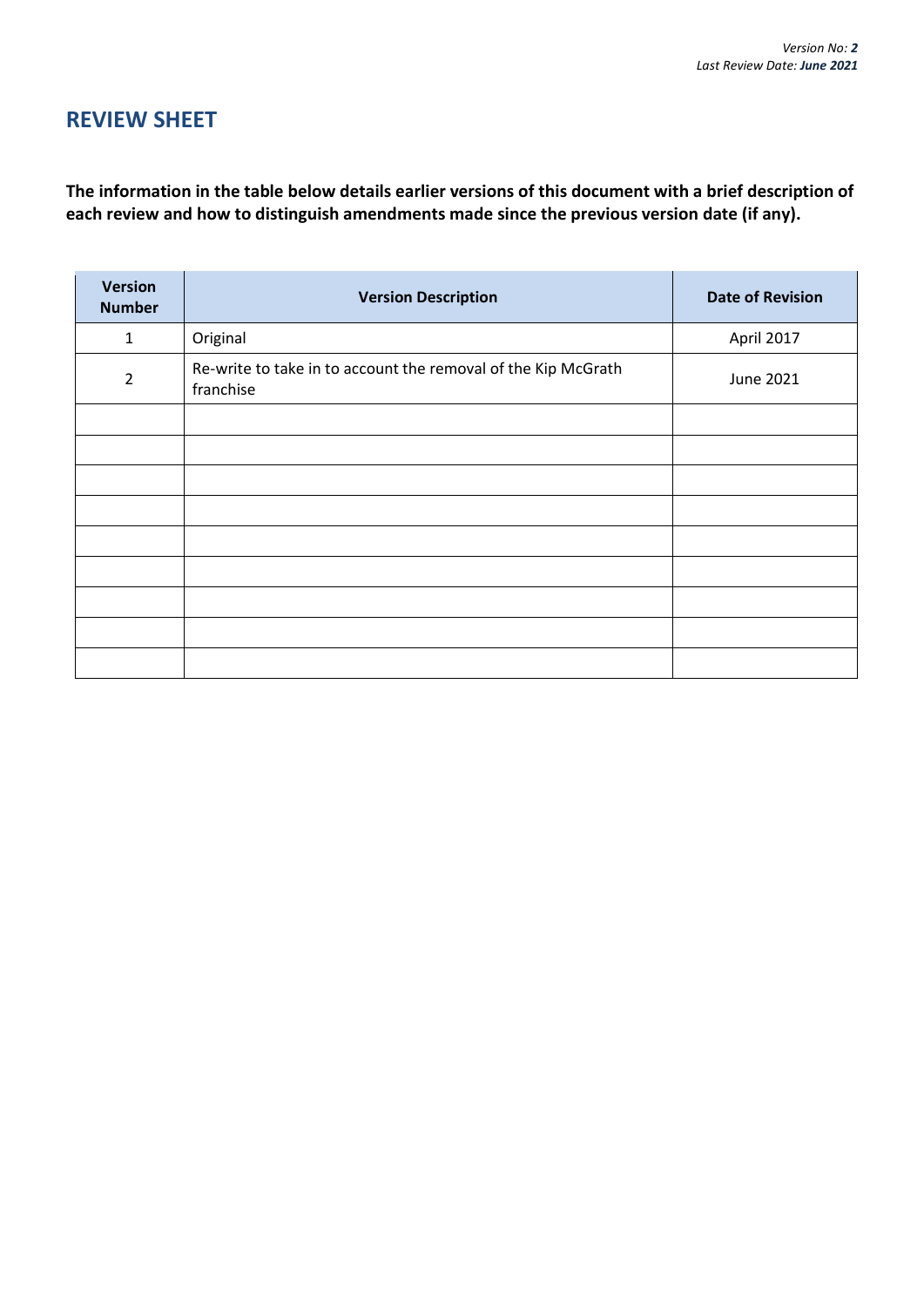# **CONTENTS**

| 3. |  |
|----|--|
|    |  |
| 5. |  |
| 6. |  |
| 7. |  |
|    |  |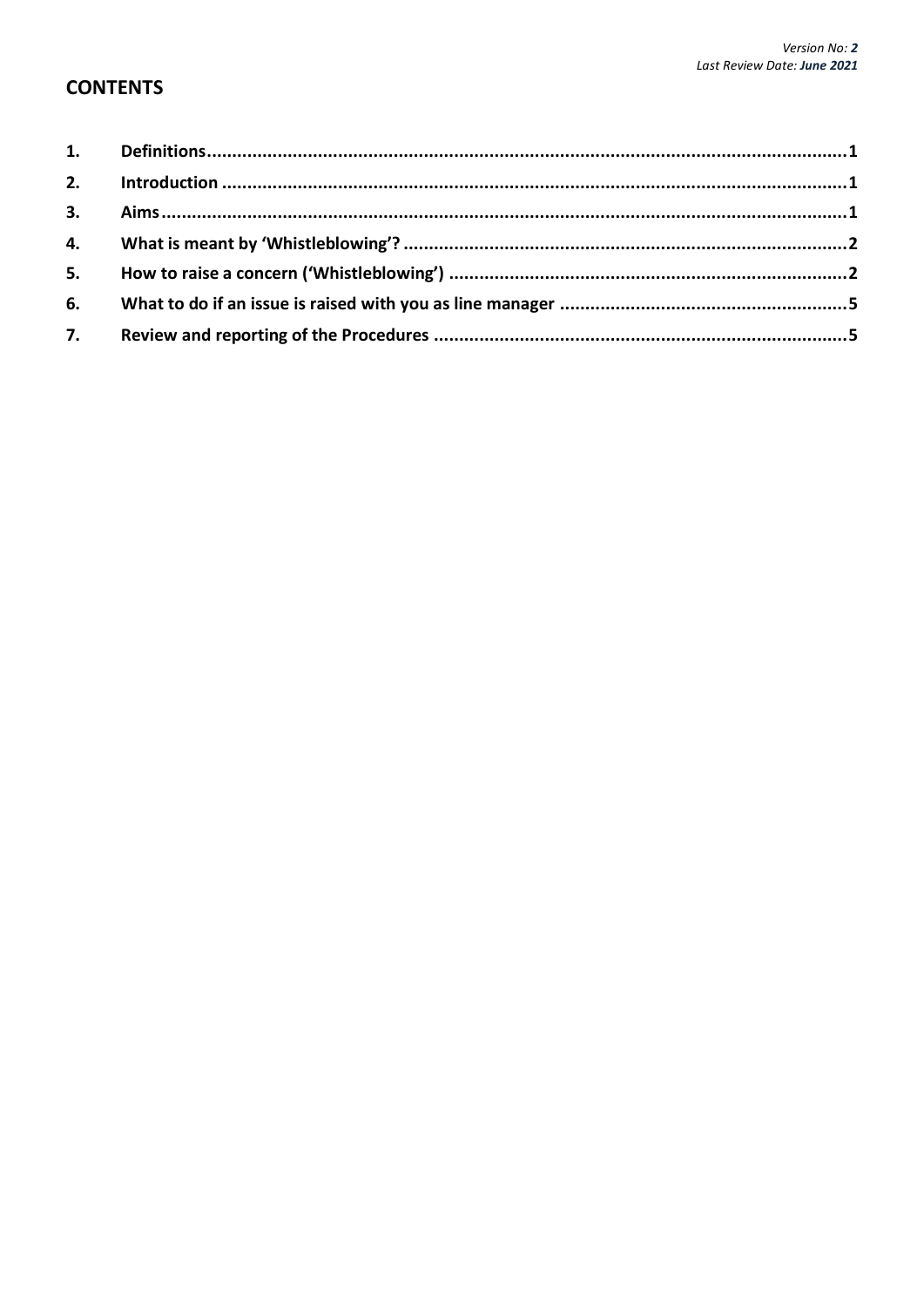*This page is intentionally blank for printing purposes*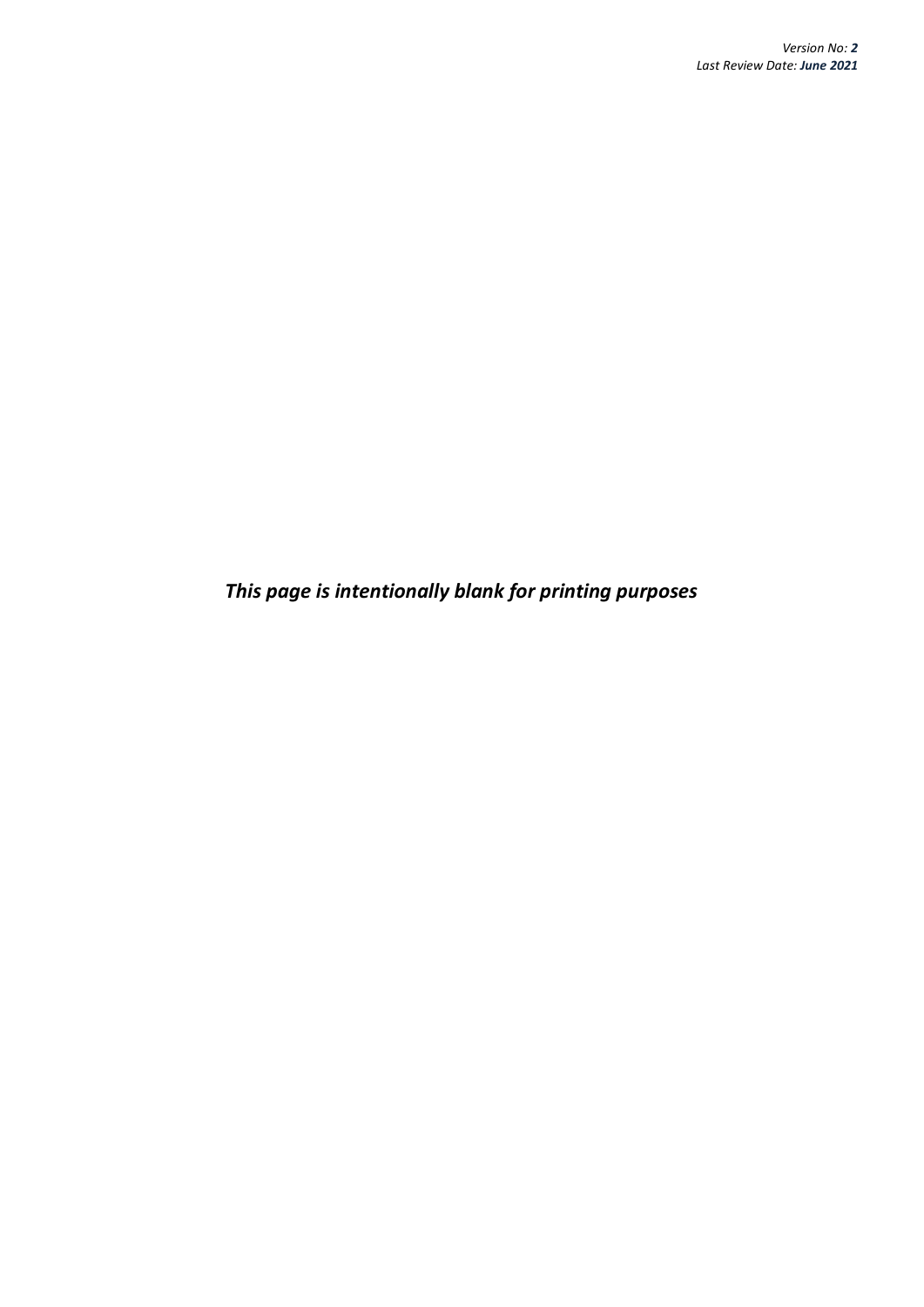# **WHISTLEBLOWING PROCEDURES**

# <span id="page-4-0"></span>**1. Definitions**

Where the word employee is used, this applies to all employees (paid and unpaid) working in our school/setting including agency workers, contractors, self-employed contractors, trainees, work-experience placements and volunteers.

### <span id="page-4-1"></span>**2. Introduction**

Employees are often the first to realise that there may be something seriously wrong within the School. Their concerns might relate to matters that could affect the school itself, the Local Authority and/or their employees or the wider public. However, employees may not express their concerns because they feel that speaking up would be disloyal to their colleagues or to the School. They may also fear harassment or victimisation. In these circumstances, it may be easier to ignore the concern rather than report what may just be a suspicion of malpractice.

South Lakes Academy (hereinafter referred to as 'the school') is committed to the highest possible standards of:

- Openness and inclusiveness
- Accountability
- Integrity
- Upholding fundamental British values

In line with the above commitment, employees and others with serious concerns about any aspect of the School's work are encouraged to come forward and voice those concerns. It is recognised that certain cases will have to proceed on a confidential basis. This procedure makes it clear that employees can do so without fear of reprisals. This procedure is intended to encourage and enable employees to raise serious concerns within the School rather than overlooking the problem.

These procedures are not a substitute for other Policies and procedures on such matters as personal grievances, bullying and harassment or health and safety. The procedures should not be used to raise matters relating to an employee's own terms and conditions of service and are intended to cover concerns that fall outside the scope of these other Policies and procedures. School employees who wish to raise a concern or grievance about their own employment, should refer to the school's complaints procedures.

#### <span id="page-4-2"></span>**3. Aims**

The aims of this procedure are to:

- encourage those working in the school to report suspected wrongdoing as soon as possible, in the knowledge that their concerns will be taken seriously and investigated as appropriate, and that their confidentiality will be respected;
- provide guidance on how to raise concerns;
- provide avenues to raise those concerns and receive feedback on any action taken;
- ensure that employees receive a response to their concerns and are aware of how to pursue them if they are not satisfied; and
- reassure those raising concerns that they are able to raise genuine concerns 'made in the public interest' without fear of reprisals, even if they turn out to be mistaken.

The school will provide all reasonable protection for those who raise concerns "made in the public interest".

<span id="page-4-3"></span>The Head teacher will be responsible for ensuring that appropriate personal support is offered both to an employee raising a concern and to any employee against whom allegations have been made under these procedures.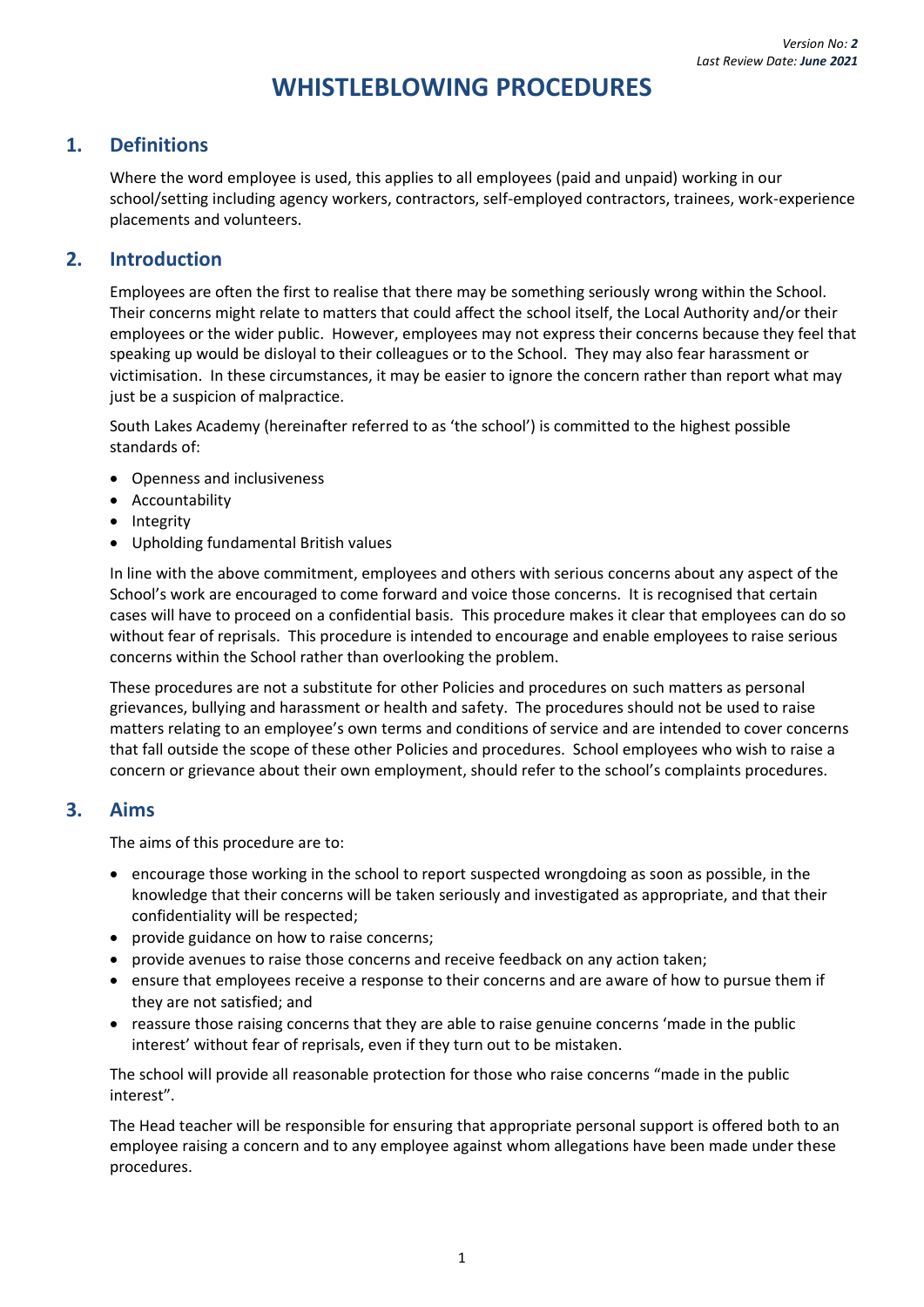# **4. What is meant by 'Whistleblowing'?**

'Whistleblowing' is defined as 'raising concerns about misconduct within an organisation or within an independent structure associated with it' (Nolan Committee on Standards in Public Life). In the legislation it is called a protected disclosure. The Public Interest Disclosure Act 1998 (PIDA 1998) protects employees from suffering a detriment in their employment or being unfairly dismissed by their employer if they make disclosures in accordance with the legislation.

An employee has certain common law confidentiality obligations to their employer. However, in a limited set of circumstances, whistleblowing may override these obligations if an employee reveals information about their employment or the work of the School. This procedure sets out the circumstances under which these disclosures may lawfully be made.

Employees must act in good faith and must have a reasonable belief that the information they disclose and any allegations contained in the disclosure are accurate.

A concern must relate to something which:

- (a) is a breach of the School's Policies or procedures;
- (b) falls below established standards or practice;
- (c) amounts to improper conduct, including something that may be:
	- a criminal offence or a breach of the law;
	- a failure to comply with a legal obligation;
	- a neglect of duty;
	- maladministration;
	- an actual or possible miscarriage of justice;
	- a health and safety risk or action which involves risks to the public (includes pupils) as well as other employees;
	- damaging to the environment;
	- misuse or unauthorised use of public funds;
	- related to employees claiming benefits to which they are not entitled;
	- fraud, corruption or unethical conduct;
	- homophobic, racial, religious, sexual or physical abuse of pupils, students or others, including undermining of fundamental British values or promoting radical and extremist views;
	- breach of the teachers' standards;
	- deliberate concealment of any of the above matters;
	- any other substantial and relevant concern.

The above issues could have arisen in the past, be currently happening or likely to happen in the future.

Financial procedure rules require employees who suspect fraud, corruption or other financial irregularity to ensure this is reported to the School's financial Auditors for possible investigation. Normally, the employee must first report any suspicion of such irregularity to their Head teacher, who will in turn report it to the School's financial Auditors.

When it is, or becomes, apparent from the investigation that the person making the disclosure has acted frivolously, maliciously or for personal gain, the School may decide to take action against the employee in accordance with the School's Disciplinary or Capability procedures. If the disclosure itself amounts to a criminal offence, these procedures will not protect the employee from the consequences of that criminal offence.

# <span id="page-5-0"></span>**5. How to raise a concern ('Whistleblowing')**

If an employee has a concern they should exercise judgment regarding the person who should be approached with the issue. If the matter is minor, then it should be sufficient to bring it to the attention of the employee who is or who controls the cause for concern. The alternative would be raising the concern directly through normal line management channels.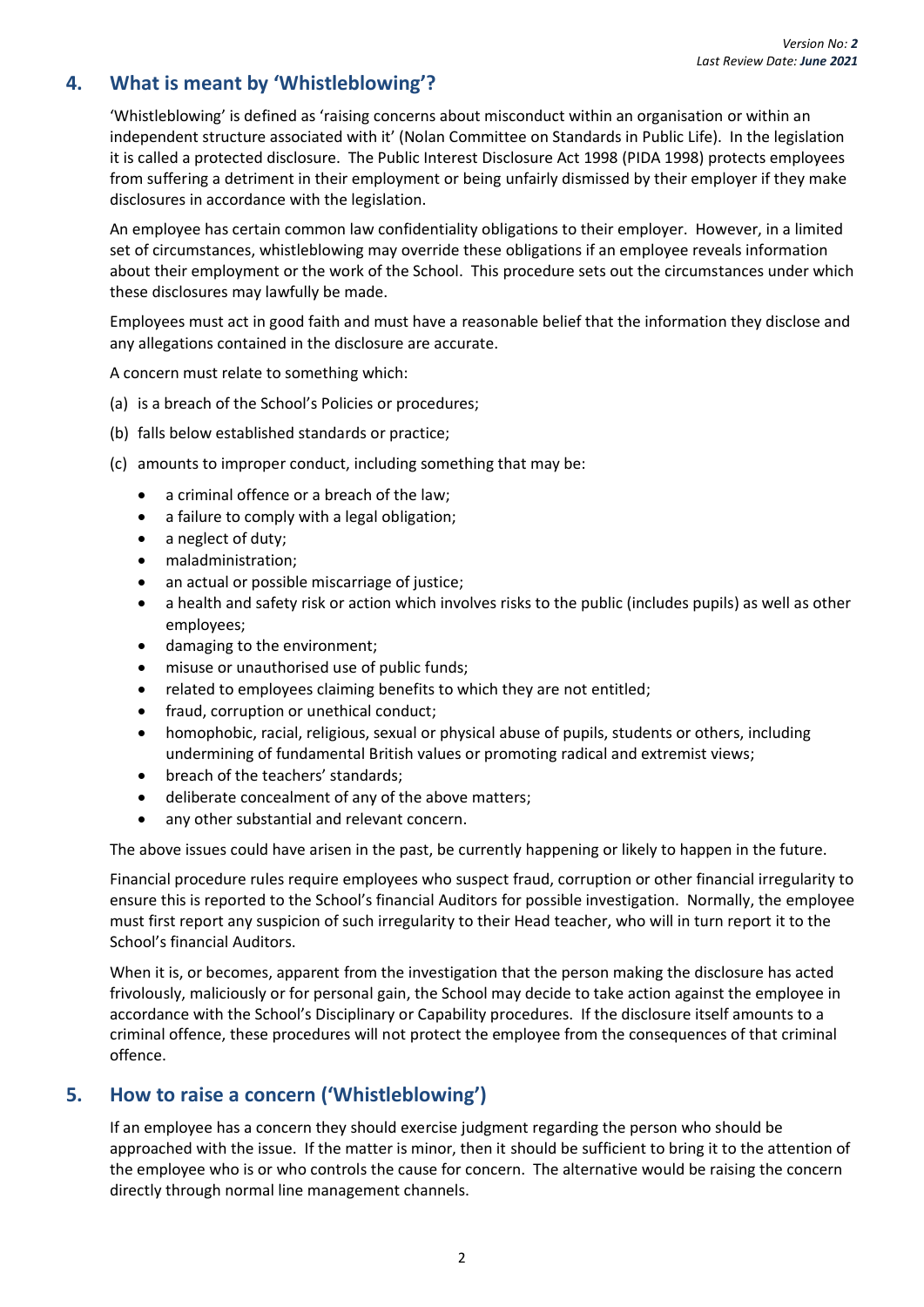All concerns will be treated sensitively and with due regard to confidentiality and where possible every effort will be made to protect the identity of the person raising the concern if they so wish. Nevertheless, this information will need to be passed on to those with a legitimate need to have this information and it may be necessary for the person raising the concern to provide a written statement or act as a witness in any subsequent disciplinary proceedings or enquiry. This will always be discussed first.

Where concerns are expressed anonymously the Head teacher will decide how to proceed. An investigation may be carried out, depending on the nature of the allegations and the evidence/information presented.

The following steps should be followed:

#### **5.1 Step 1**

Where a concern is not considered by the employee to be minor i.e. cannot be dealt with by speaking to the person who is causing the concern, where the matter is obviously more significant, or where a previous informal approach has apparently not proved effective or been disregarded, the concern should be raised with the line manager in the first instance. This can be in person or in writing. If, however, the concern relates to the inappropriate behaviour of an adult towards a child, employees must report the concern directly to the Head teacher. If the concern relates to inappropriate behaviour by the Head teacher towards a child, this must be reported to the Local Authority Chief Legal Officer

The school recognises that sometimes it may be inappropriate for a line manager to be approached with a concern. In these circumstances, a number of alternatives are available depending on the nature of the concern. If the line manager is not felt to be the right person, any of the following may be contacted:

- Head teacher;
- The Local Authority Chief Legal Officer (Monitoring Officer)

Although employees are not expected to prove beyond doubt the truth of their concerns, they will need to demonstrate that they have sufficient evidence or other reasonable grounds to raise them.

Individuals may wish to obtain advice from a colleague. The person raising the concern may choose to be represented by a colleague at any subsequent meetings that are required as long as that colleague is independent of the issue.

#### **5.2 Step 2**

The person with whom the concern has been raised will acknowledge its receipt as soon as possible and will respond, in writing, within 15 working days to advise how the concern will be dealt with. If a more lengthy process is involved, regular feedback on progress will be given in writing to the employee who made the disclosure.

The information a disclosing employee can then expect to receive is:

- an indication of how the concern will be dealt with;
- an estimate of how long it will take to provide a final response;
- whether any initial enquiries have been made;
- whether further investigations will take place, and if not, why not; and
- information about support available to them.

The person with whom the concern has been raised will, at the same time, notify the School that a whistleblowing allegation has been made.

Some concerns may be resolved by agreed action without the need for investigation, although in such cases a record of the disclosure and the action taken will be made by the School and a copy of such written report provided to the employee who made the disclosure.

Advice on dealing with concerns is available from the School legal advisers.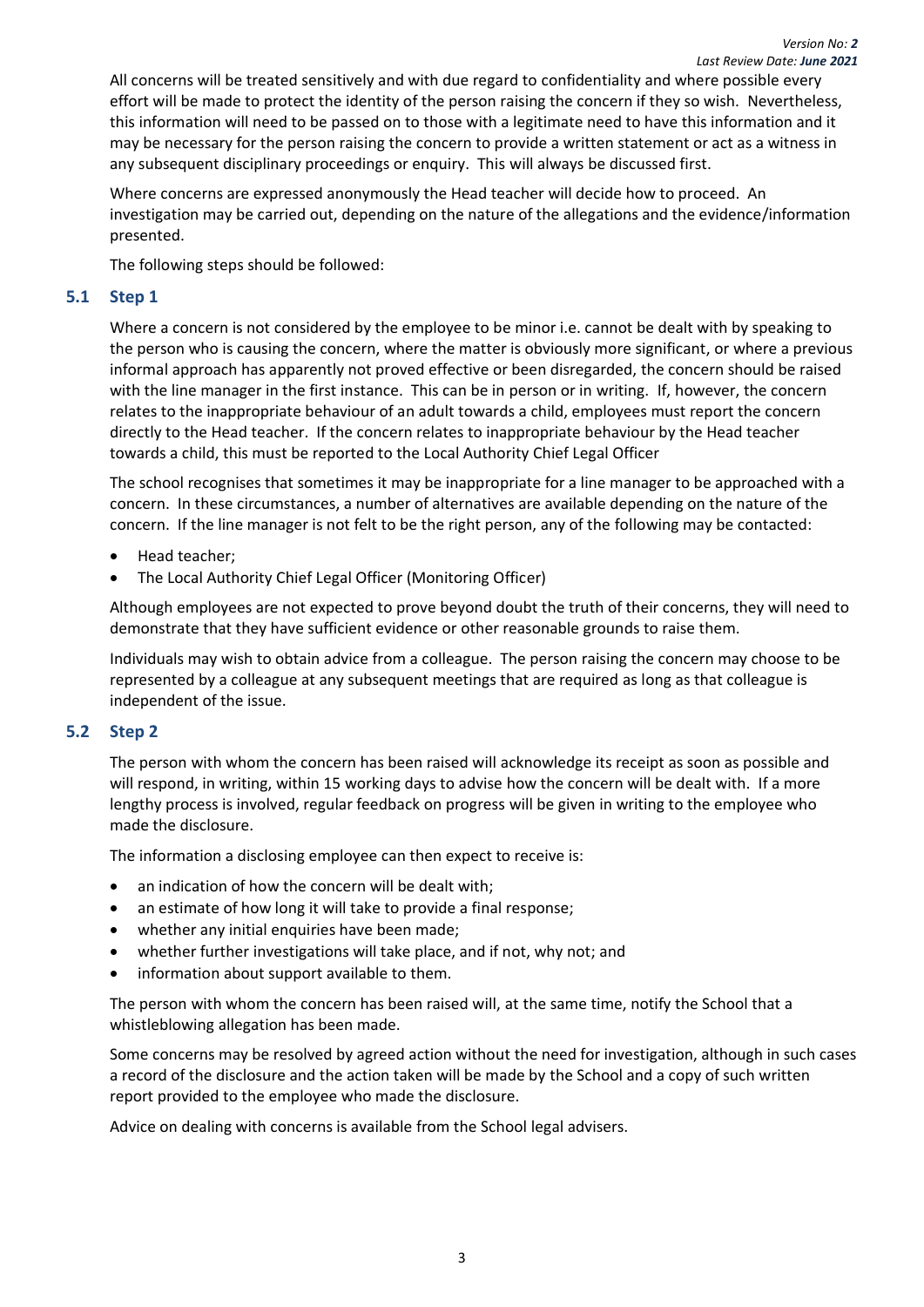#### **5.3 Step 3**

Initial enquiries will be made to decide whether an investigation is appropriate. Where an investigation is necessary, it may take the form of one or more of the following:

- an internal investigation by the Head teacher, which may, for example, take the form of a disciplinary investigation.
- an investigation by the Internal Audit Service;
- a referral to the Police;
- the setting up of an external independent inquiry.

In the case of a concern relating to inappropriate behaviour towards a child, the Designated Officer (DO) appointed by the Local Authority will be informed at the earliest opportunity and a Case Manager will be appointed. (Refer to School Child Protection Policy and procedures for additional information and guidance on the process for referral to the Designated Officer).

#### **5.4 Step 4**

The person who raised the concern will be informed of the outcome of any investigation, in writing, and/or of any action taken, subject to the constraints of confidentiality and the law.

If it is felt that the concern has not been addressed adequately, the person raising the concern may raise it with an independent body such as one of the following as appropriate:

- Trade Union;
- the Citizens Advice Bureau;
- a relevant professional body or regulatory organisation;
- a relevant voluntary organisation;
- the Police;
- the Local Government Ombudsman;
- Local Authority;
- Church of England Diocesan Director of Education;
- Catholic Diocesan Director of Education;
- Equality and Human Rights Commission;
- NSPCC The NSPCC whistleblowing helpline is available for staff who do not feel able to raise concerns regarding child protection failures internally or who believe that their concerns are not being taken seriously. Staff can call 0800 028 0285 or e-mail [help@nspcc.org,uk.](mailto:help@nspcc.org,uk)

The disclosure must be made "in the public interest"; and in the circumstances it must be reasonable for the disclosure to be made.

If there is an issue of an exceptionally serious nature which is believed to be substantially true, then the concern may be disclosed to someone other than those listed above. In determining whether it is reasonable for the disclosure to have been made, the identity of the person to whom the disclosure is made will be taken into account. Disclosures to anyone outside of the recognised bodies specified above may not be protected disclosures under the Act.

<span id="page-7-0"></span>Employees have a duty not to disclosure confidential information. This does not prevent employees from seeking independent advice at any stage or from discussing the issue with the charity 'Public Concern at Work' on 020 7404 6609 and<http://www.pcaw.org.uk/> in accordance with the provisions of the Public Interest Disclosure Act 1998.